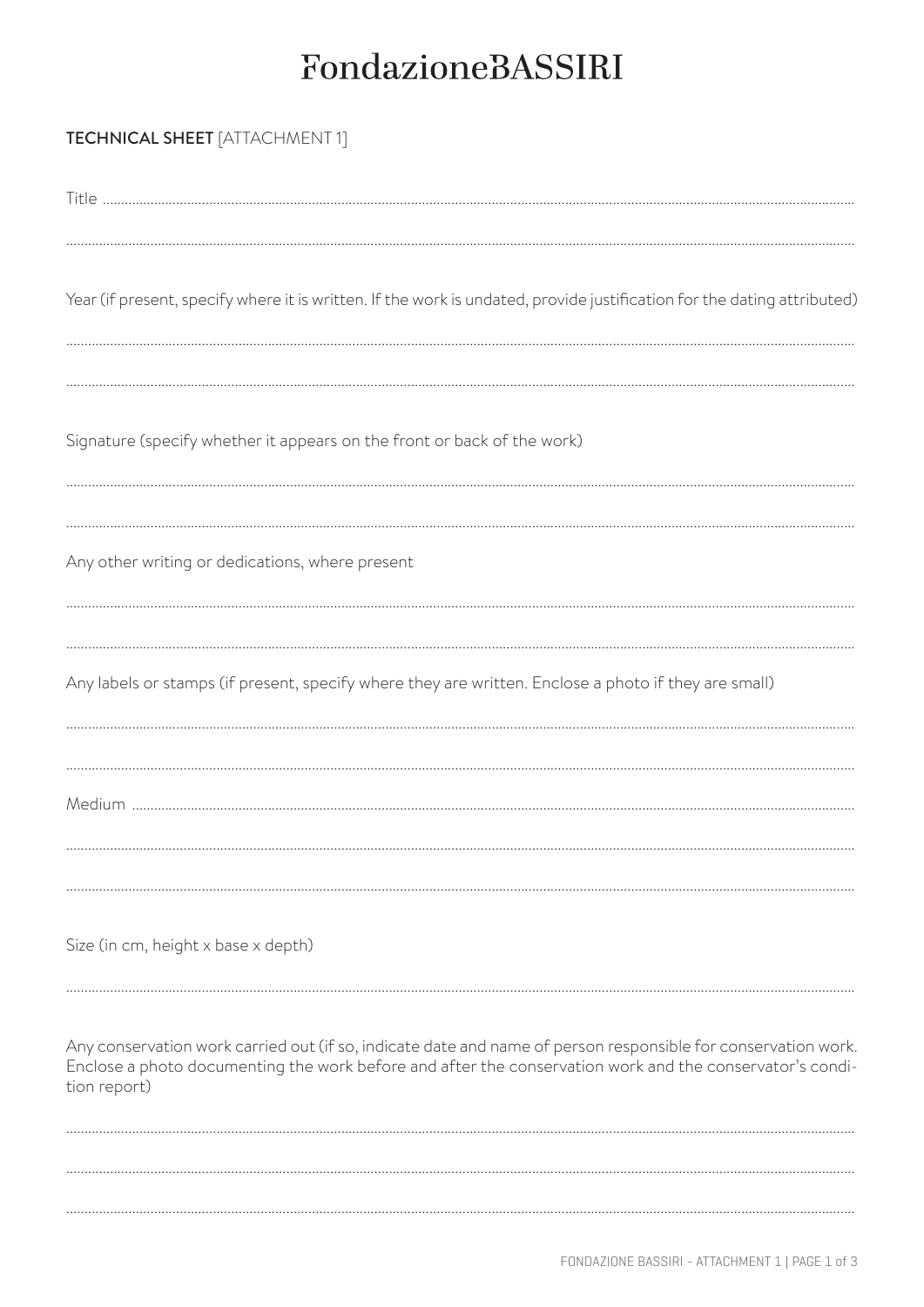## FondazioneBASSIRI

| Details of current owner (name, address, telephone number, email) |  |
|-------------------------------------------------------------------|--|
|-------------------------------------------------------------------|--|

NB: In the event that the work is to be sold, please indicate the new owner of the work.

TAX DATA (VAT NUMBER, TAX CODE, CODICE DESTINATARIO)

FOR THE PURPOSES OF E INVOICING, PLEASE INDICATE SDI [CODICE DESTINATARIO] OR PEC.

| TAX CODE |
|----------|
|          |
| PFC      |

How do you wish to be cited in the General Catalogue? (personal identity, private property or some other identity)



Please indicate the name of the previous owner, specifying the year and circumstances of the acquisition (by a private individual, by a gallery or at an auction, as a gift, exchange, etc)

If known, please indicate previous provenances (including year and circumstances of acquisition)